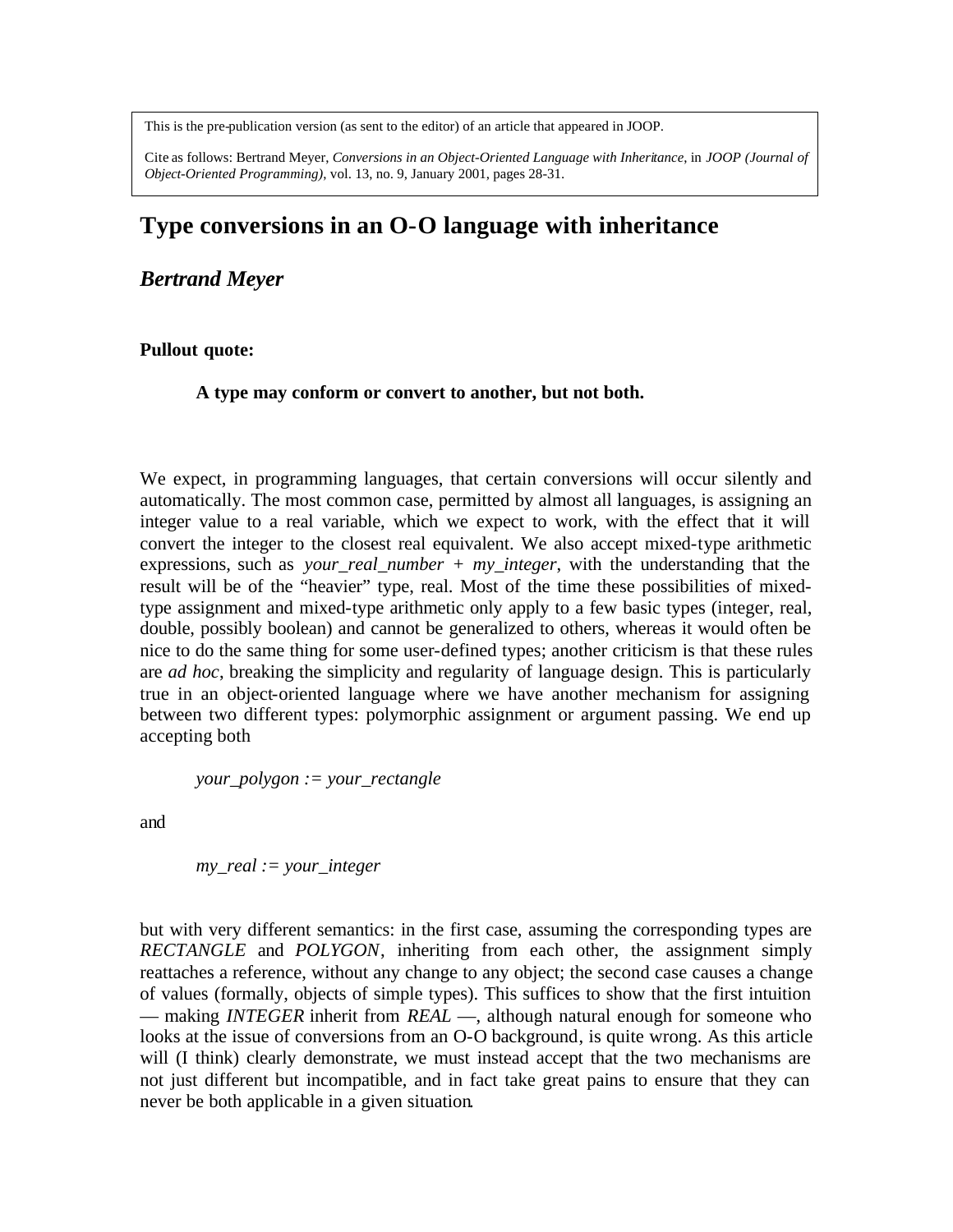I will describe the work that has recently been performed to integrate conversions into the fabric of a strongly typed object-oriented language, Eiffel, leading to a new language mechanism that addresses the issues just raised: permitting mixed-type assignments and mixed-type argument passing as well as mixed-type arithmetic, with the validity and semantic rules that correspond to the practice of mathematics and of traditional programming languages, while remaining compatible with the letter and spirit of objectoriented principles, keeping predefined types fully within the confines of the objectoriented type system, avoiding any conflict with inheritance, and making the mechanism applicable not only to predefined types but also to arbitrary programmer-defined types.

## **A word of warning**

In this Eiffel column we usually describe existing realizations in Eiffel and stay away from speculative discussions. Only once did I present a mechanism that had not been fully implemented; this was when my co-authors and I first discussed [1] the agent mechanism, which is now operational (and, not surprisingly, a little different in its details from that original description, although the general features are essentially as given then). The present article is our first real exception to this rule, since the proposal described here is, for the moment, a paper design.

This is of course a bit risky. In early September I was privileged to attend the Joint Modular Languages Conference in Zurich, which turned into a farewell symposium for the recently retired Niklaus Wirth and an homage to his language series (Pascal, Modula, Oberon). A book was published for the occasion [2]. We were reminded more than once, by the conference and by the book, of the Wirth school's principle that you shouldn't propose a language construct until you have a running implementation for it. In the evolution of Eiffel we have almost always followed this rule, with the ISE compiler usually serving as the testbed for new ideas. But of course the successful integration of a proposed extension into a compiler, while indeed a necessary condition of its final acceptance, is by no means a guarantee that the extension is good; history has shown over and again that a language feature may be compilable but still imperfect or even logically flawed. Language design and evolution is inevitably a back-and-forth process of validating proposed ideas through discussion and through pilot implementations. In the present case I think that it's OK to start with the discussion. Just accept that there is a big CAUTION sign at the entrance to that discussion: the ideas presented here have not been implemented, and until that happens you should look at them with the consequent dose of skepticism.

# **Getting rid of the Balancing Rule**

We are looking for a mechanism that will clarify and generalize the implicit conversions that exist between basic types, giving them a clear place in the class system of the language. This is largely a theoretical cleanup effort; no fundamental change will result for the practicing programmer, but we will have gone one step further towards the goal of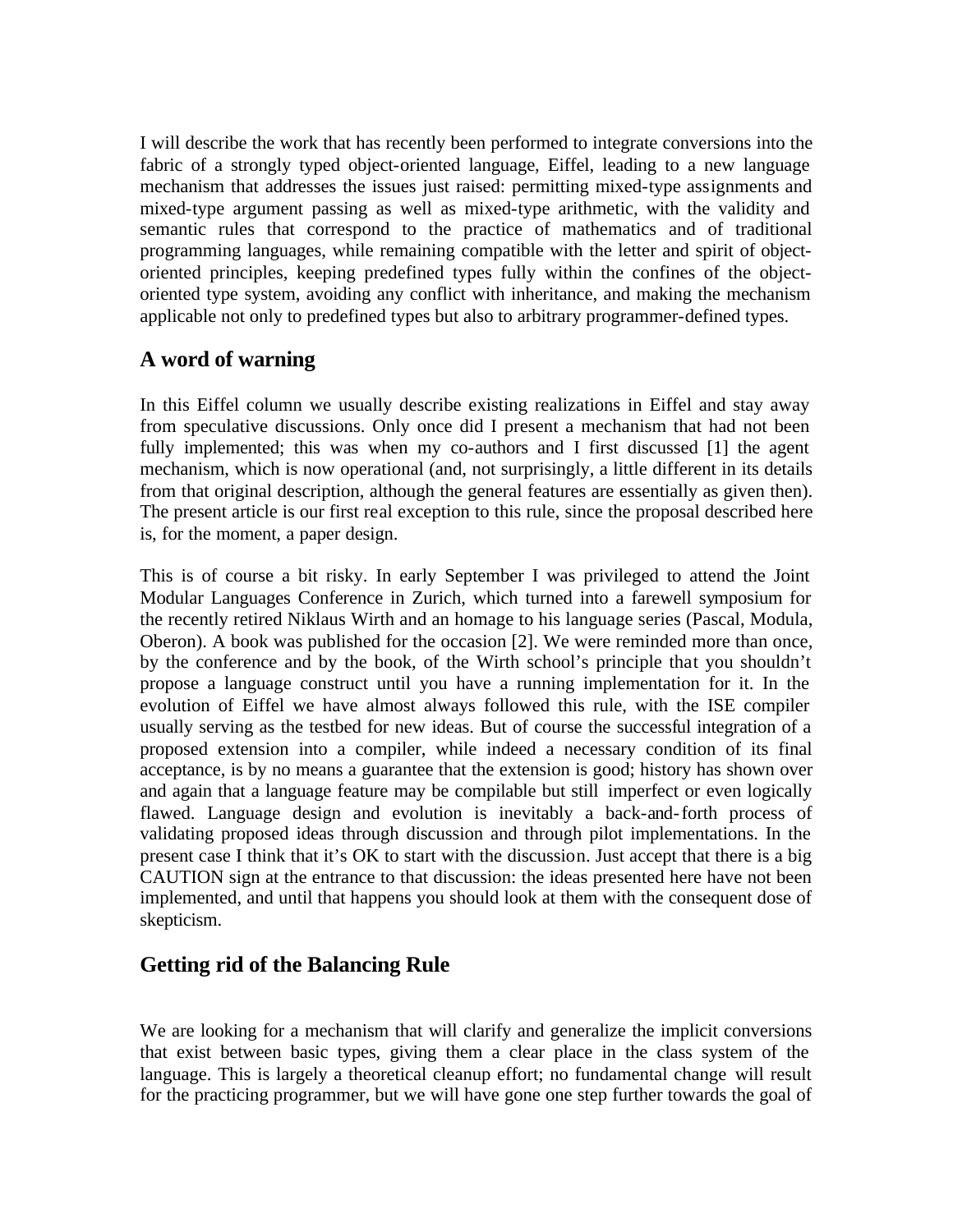providing the language with a simple, general set of mechanisms, whereby all types including basic types such as *INTEGER* and the like — are defined by classes, with little or no privileges or special rules. Eiffel goes much further than other typed O-O languages in treating predefined types as normal classes (while ensuring optimal execution performance by letting the compiler know about these types); the small extension described here removes any remaining special theoretical treatment.

The remaining special treatment in current Eiffel [3] is a set of rules that govern conversions between basic types, providing exceptions to the general conformance requirements. Conformance of *b* to *a*, which governs the validity of the assignment  $a :=$ *b*, or of argument passing if *a* is the formal argument of a routine, basically states that the type of *b* must be a descendant of the type of *a* in the inheritance hierarchy, with appropriate adaptations for generic classes. For the basic types, there are special rules implying that *INTEGER* conforms to *REAL* and *DOUBLE*, and *REAL* conforms to *DOUBLE*, with the understanding that a corresponding assignment or argument passing will cause conversions.

In addition the language needs a special "Balancing Rule" to address mixed-type arithmetic. This is because, in the strict object-oriented world of Eiffel, we view an expression of the form  $a + b$ , theoretically at least, as an abbreviation for  $a$ *. infix\_plus (b)*, where *infix\_plus* would be a normal, non-operator function taking an argument. In fact, such a function does exist; it is called **infix** "+". If *a* is of type *REAL* and *b* of type *INTEGER*, things work as expected since *b* is formally the argument to **infix** "+" and its type, *INTEGER*, conforms to the expected type for the argument of function **infix** "+" in class *REAL*: the type *REAL*. But if we reverse the roles this doesn't work any more, since the function **infix** "+" of *INTEGER* would expect an integer argument, so a real doesn't conform. Viewed strictly from the perspective of object-oriented principles this situation would be justifiable, but it conflicts with the usual conventions of mathematical notation. Although + on ordinary arithmetic types is commutative — that is to say,  $a + b = b + a$ — we don't want to force programmers to rewrite  $a + b$  as  $b + a$  in some cases, depending on the types of the operands. For that reason, the Balancing Rule states that in the evaluation of such a mixed-type arithmetic expression the first step is to convert all operands to the heaviest one, where *DOUBLE* is heavier than *REAL* and *REAL* than *INTEGER*. This works, but at the price of an ad hoc rule, applicable only to the basic arithmetic types. The framework described in this article will remove the need for the Balancing Rule.

#### **The inheritance-conversion exclusion principle**

An important guideline in devising a conversion mechanism is that it should not conflict with inheritance. As noted at the very beginning, polymorphic assignment, controlled by inheritance in a typed  $OO$  language, is a simple reference reattachment that doesn't involve any change of the referenced values; in contrast, conversions transforms a value of a type into a value of another type. The mechanisms are completely disjoint and we must be careful to avoid any confusion (lest we run into the trouble caused, for example, by the conflict between overloading and dynamic binding in languages supporting both).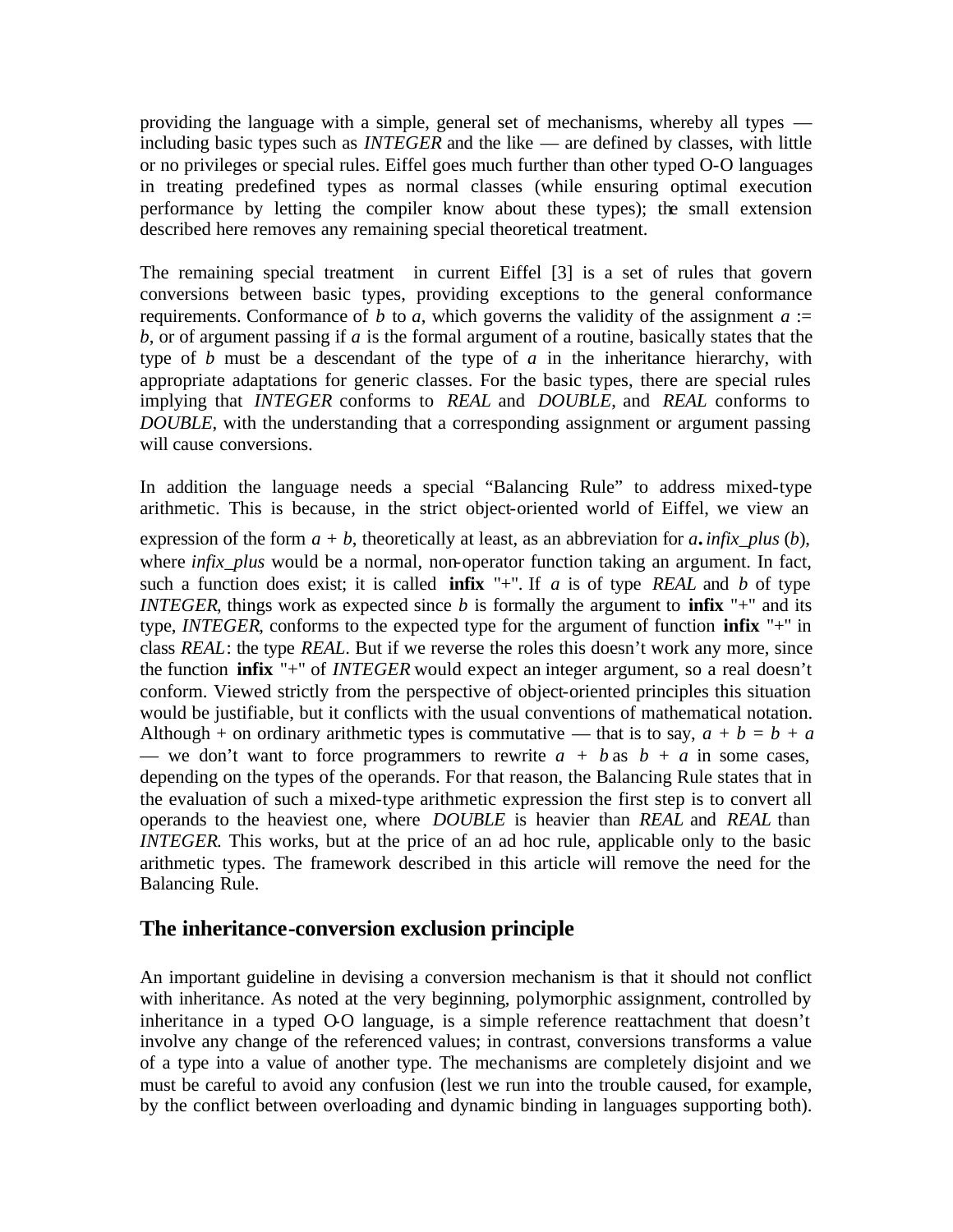Hence the following rule, which provides the basic constraint on our language design for convertibility:

#### **Conformance-conversion exclusion principle**

A type may not both conform and convert to another.

Conformance, as used in this rule, is the property that holds between two types when values of one may be polymorphically attached to another. As noted, this essentially means that the conforming type is a descendant of the other in the inheritance structure, with some provisions for generically derived types (for example *LINNKED\_LIST* [*EMPLOYEE*] conforms to *LIST* [*PERSON*] if *EMPLOYEE* is a descendant of *PERSON* and *LINKED\_LIST* of *LIST*).

#### **Conversion basics**

Based on the preceding observations we are now ready to devise the conversion mechanism. Here is a simple example:

```
expanded class DOUBLE inherit ¼ create
     from_integer convert {INTEGER},
     from_real convert {REAL},
     … Other creation procedures …
feature -- Initialization
     from_integer (n: INTEGER) is
                -- Initialize by converting from n.
          do
                … Conversion algorithm …
          end
     … Similarly for from_real …
     … Rest of class omitted …
end -- class DOUBLE
```
The only new possibility here is, when you list a creation procedure (constructor), to specify that it also serves to **convert** from other types (it will then be called a **conversion procedure**). Indeed that's what a conversion is from an O-O viewpoint: creating an object that you initialize from an object of some other type. We have to specify the creation mechanism; this is done simply through a procedure. A creation procedure that is equipped

The effect of declaring such a conversion procedure, with an argument of type *D*, in a class *C*, is to permit attachments (assignments or argument passing) from *D* to *C*. Such an attachment will apply the corresponding creation procedure, such as *from\_integer*. In cases such as *DOUBLE*, the target class is expanded, so that no object will be created; for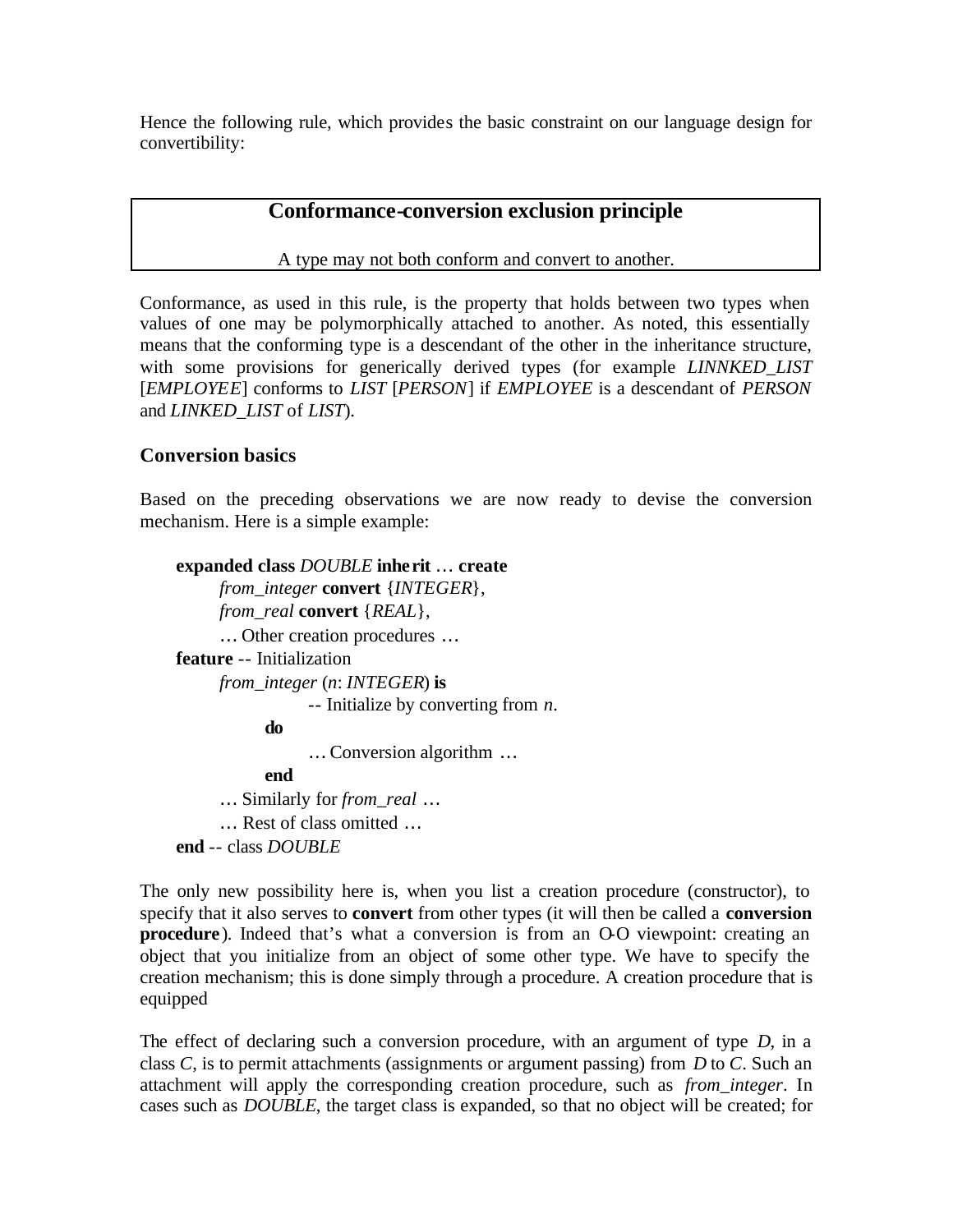a reference class, the operation might create a new object. (Expanded types, similar to what is known in C# as value types, are used for variables which directly denote objects, rather than references to objects; this is useful in particular for basic types. Two different expanded types never conform to each other, even if one inherits from the other.)

For basic types such as *DOUBLE*, we will of course continue, as today, to let the compiler cheat and apply conversions directly through built-in knowledge; we do not want to incur the overhead of a procedure call in an assignment  $my\_double$  := *your integer*. But the class text will look as above, legitimizing such assignments, and you may apply a similar scheme to any of your own programmer-defined classes. The special conformance rules (*INTEGER* to *REAL* etc.) go away; in fact, the conformanceconversion exclusion principle explicitly implies that a type that converts to another may not conform to it.

Here indeed are the validity rules that govern the introduction of conversion procedures into a class, as in this example:

- Every conversion procedure must have a single argument.
- The type of that argument must not conform (in the sense of inheritance, as defined above) to the current type (*DOUB* LE in the example).
- The argument types associated with two different conversion procedures must be different.

The second rule achieves the conformance-conversion exclusion principle; the third rule avoids any ambiguity between different convertible types.

### **Other examples**

As a non-arithmetic example, a class *DATE* could start with

**class** *DATE* **create** *from\_tuple* **convert** {*TUPLE* [*INTEGER*, *INTEGER*, *INTEGER*]} …

allowing assignments of the form *my\_date* := [*day, month, year*] where the source is a tuple. (*TUPLE* introduces tuple types with a variable number of fields.)

An example that combines inheritance with conversion involves the recently introduced (and implemented!) specific-size integer *INTEGER\_8* and so on. The inheritance hierarchy is shown in figure 1.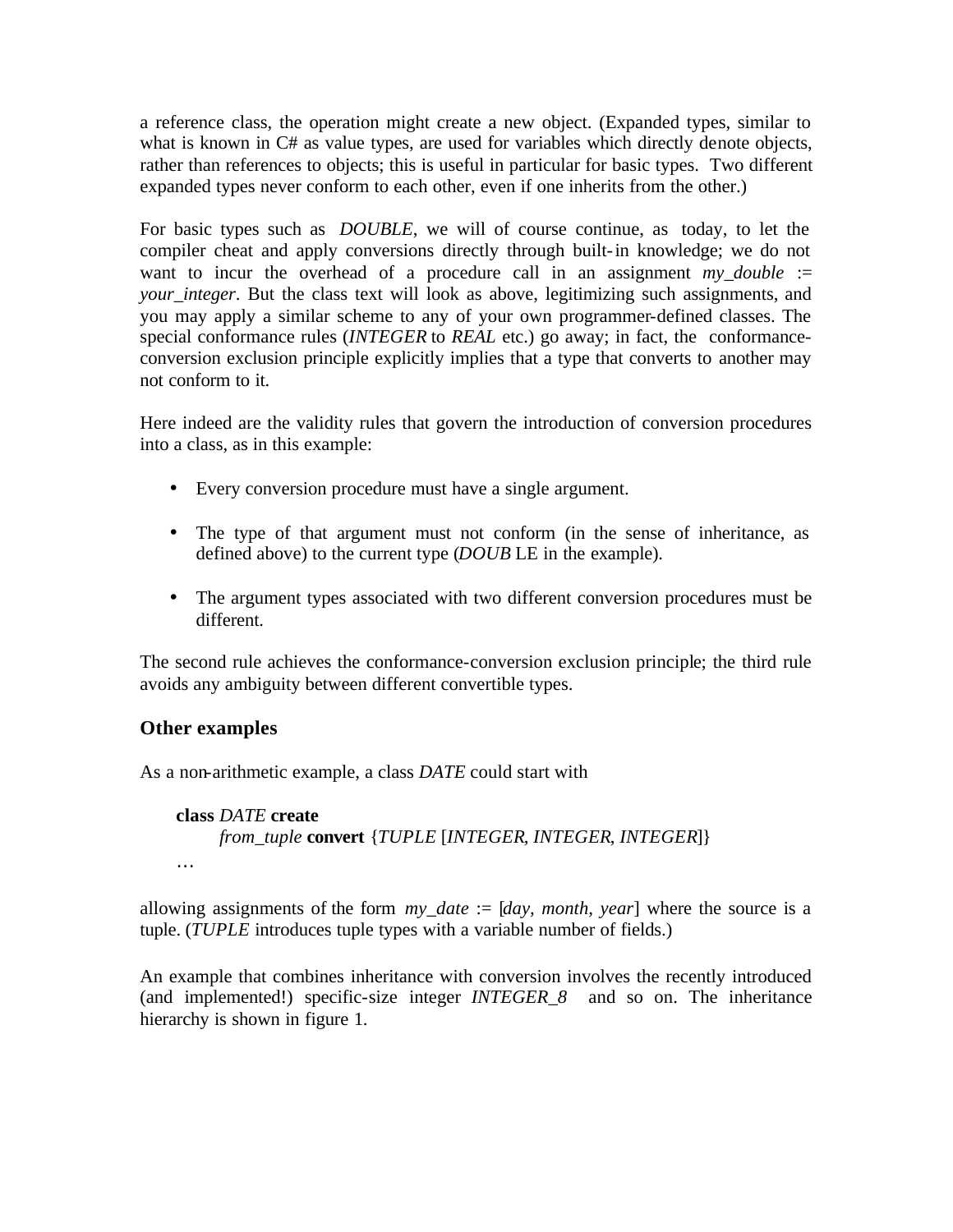

Figure 1: Integer class hierarchy

Class *INTEGER\_GENERAL* will allow conversions:

#### **create**

*from\_integer* **convert** {*INTEGER\_8*, *INTEGER\_16*, *INTEGER*, *INTEGER\_64*} … Other creation procedures … **feature** -- Initialization *from\_integer* (*n*: *INTEGER\_GENERAL*) **is** -- Set from *n do* … Conversion algorithm … **end** *¼* Rest of class omitted …

Note how a given conversion procedure may apply to several source types. There is no conflict between convertibility and inheritance here, since the types involved are expanded, and hence may not conform to each other.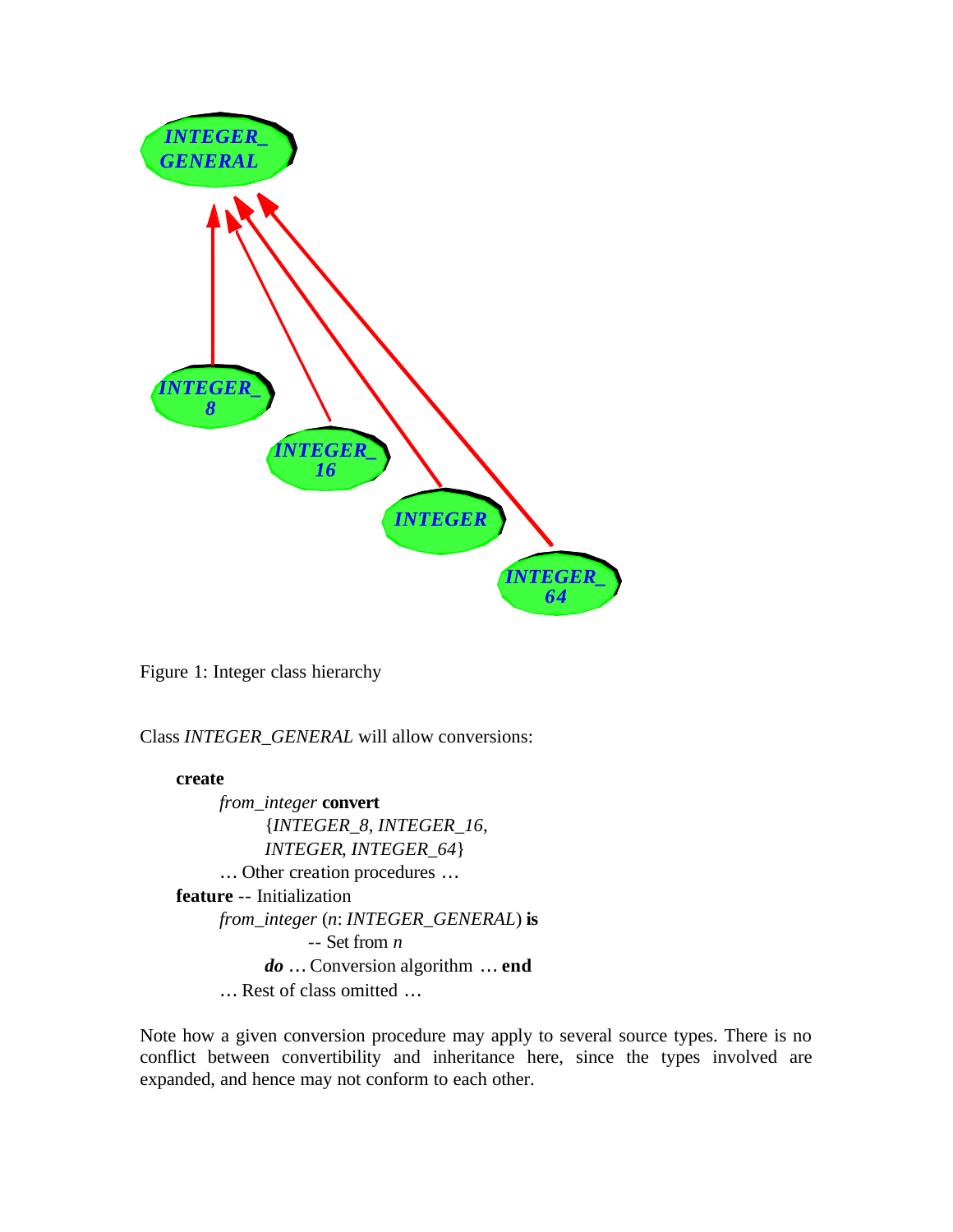#### **Mixed-type expressions**

The conversion mechanism as described takes care of most of what we need, but not yet of ensuring full compatibility with mathematical tradition for mixed-type expressions. More precisely, *my\_double + your\_integer* will work, being understood as

*my\_double*.**infix** "+" (*your\_integer*)

which is OK since *DOUBLE* now has a conversion procedure for *INTEGER*, so it will convert its argument to a double. But this doesn't work for *your\_integer + my\_double.* We need a cleaner and more general replacement for the Balancing Rule.

It would be quite wrong to handle this issue by introducing overloading into the language. We must retain the basic simplicity rule of object-oriented programming that, within a class, a feature name denotes exactly one feature. What we need is not overloading (in fact rather irrelevant here) but a rule that will, in some cases, force **infix**  "+" to reverse its arguments and call another routine instead.

Here is the syntax that achieves this. In the current Eiffel Kernel Library, **infix** "+" is declared inclass *INTEGER* as

**infix** "+" (*other*: *INTEGER*): *INTEGER* **is** -- Sum of current integer and *other* **do** … Implementation of integer addition … **end**

Similar (but unrelated) declarations appear for **infix** "+" in classes *REAL* and *DOUBLE*, and any other class that needs an infix "plus" operation.

We adapt this definition by adding a **convert** clause:

```
infix "+" convert {REAL, DOUBLE}
           (other: INTEGER): INTEGER is
                -- Sum of current integer and other
     do
           … Implementation of integer addition …
     end
```
This means that apart from its normal argument, an integer, **infix** "+" will also accept a *REAL* or a *DOUBLE*, but in this case it will:

• Convert the first operand  $(a \text{ in } a + b)$ , i.e. the target of the formally associated call *a*.**infix** "+" (*b*)) to the corresponding type, here *REAL* or *DOUBLE*.